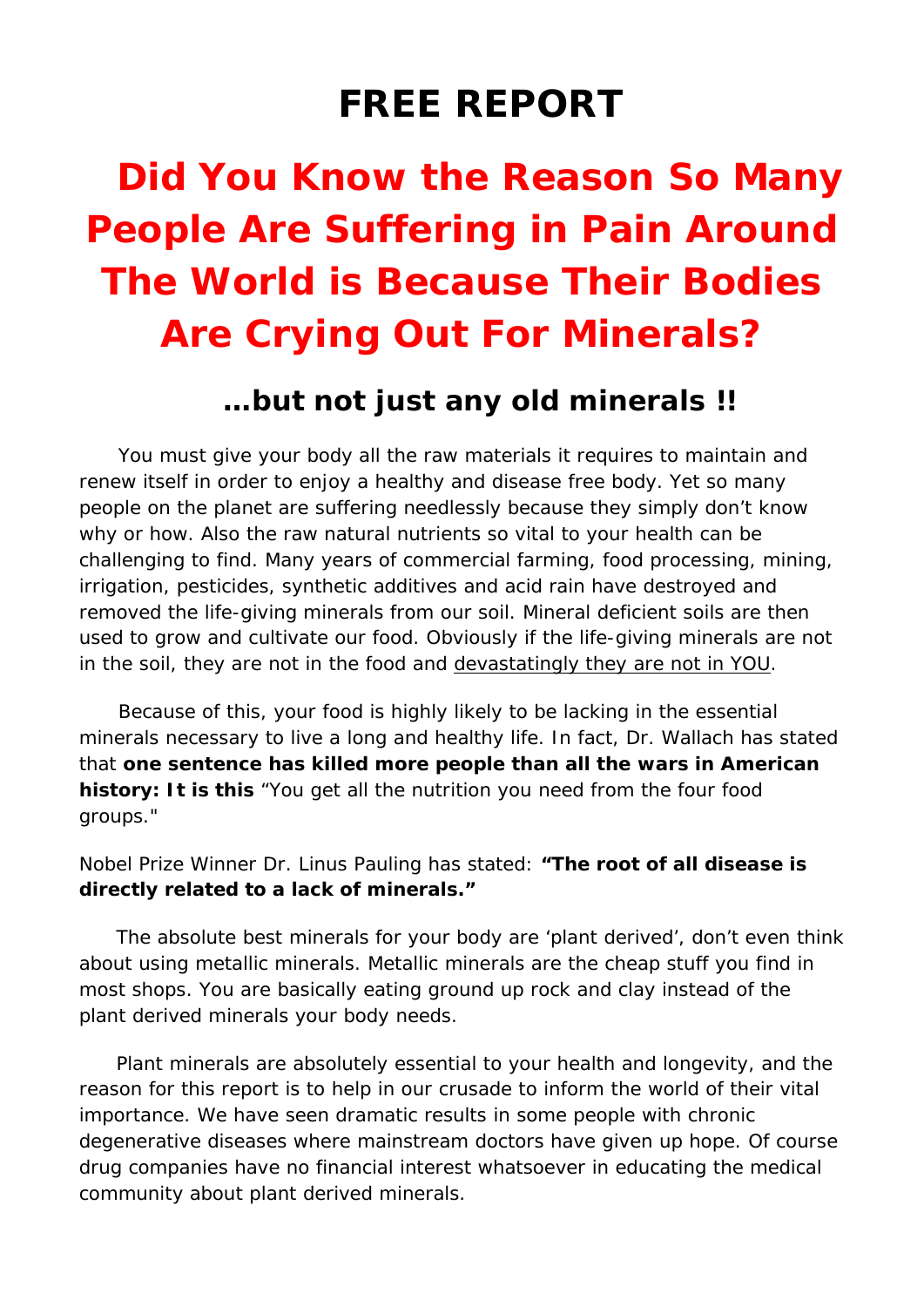# **What Can You Do To Stay Really Healthy and look younger? And is it possible to stop ... Cancer … Heart disease … Arthritis?**

 We all age, get sick, and many people suffer from heart disease and contract cancer because we simply don't take proper care of ourselves and our bodies. The fact is that we just don't give our bodies the nutrients - the raw building blocks of life, the plant derived minerals and vitamins you need to fight back and keep us in the best of health. In many ways, we're starving ourselves into ill health and every one of us needs to think about why.

 Every Day We Deplete Ourselves… Think about it. We're stressed from work and strain. We're tired from commuting and travel. We eat on the go – and mostly choose the wrong things. We sleep badly because we're depleted of the essential nutrients our bodies need to give us the zing and zest that living today demands. Then, out of nowhere you get cancer, arthritis, heart disease etc and you think it's just bad luck. It's not… you have simply starved yourself of critical nutrients because they are not in your food. Your body is basically defenceless.

 You know what it's like. You look grey and feel tired. You look pale and your eyes look tired. Wrinkles develop early, your hair lacks bounce and your skin doesn't glow. Concentration gets harder, your eyesight deteriorates and you feel worn a lot of the time. When this occurs, you're an illness just waiting to happen.

You need a lot more plant derived minerals and quality vitamins…

### "Minerals are the spark plugs of life!"

Dr Gary Price-Todd has stated:

*"The human body needs at least 60 minerals to maintain a disease and ailment free state."*

Dr Todd also said, *"Vitamins are basically useless in the absence of minerals."*

 Following Dr Todd's advice, it makes healthy sense that people need to find a mineral source that provides 60 or more of the essential minerals. Minerals that are plant derived and possess exactly the same hydrophilic content as those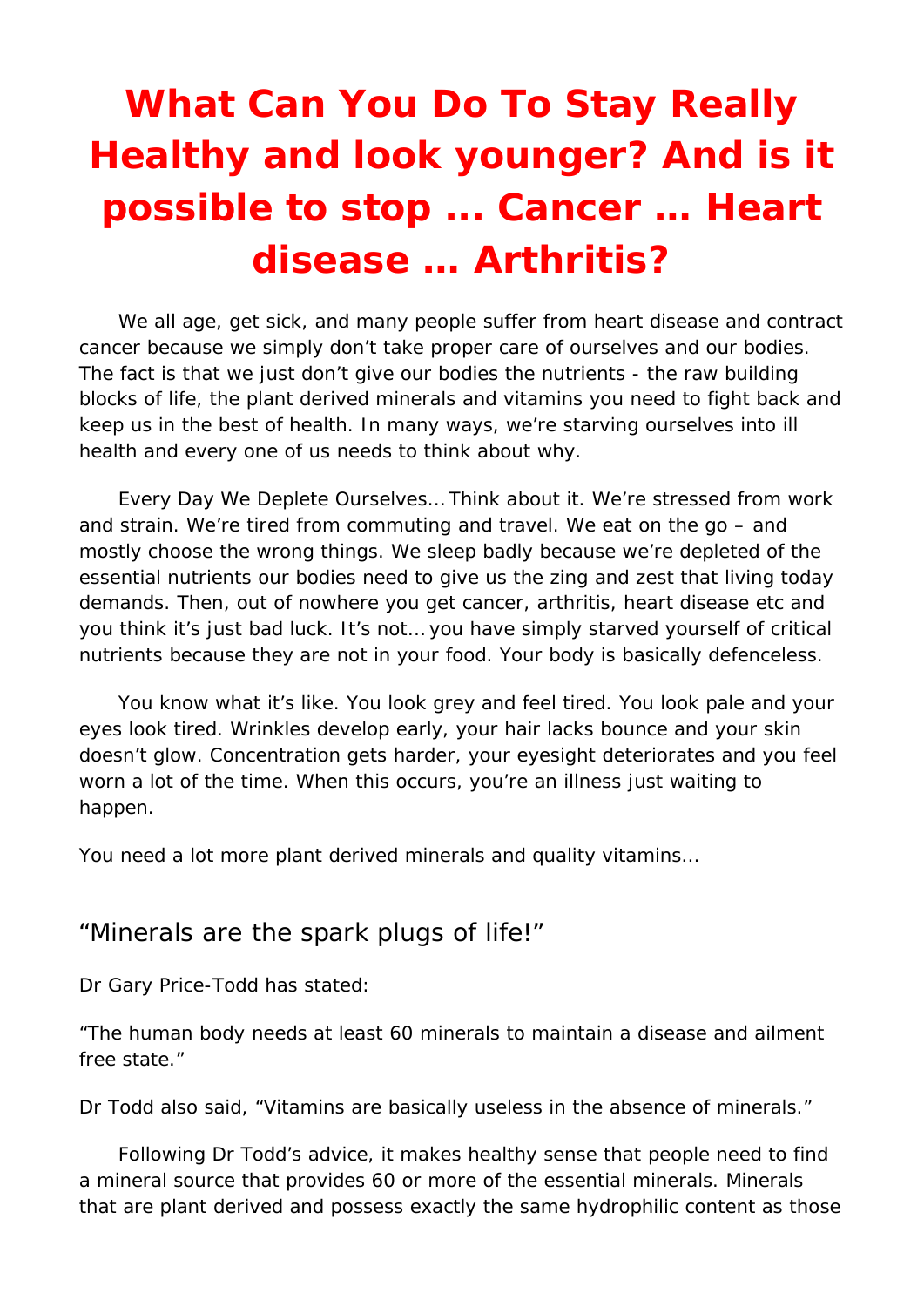found in fruits and vegetables. Add those to vitamins and your body has the top grade fuel it needs to power its defence systems.

 Plant-derived minerals are totally natural. They are not metallic or manmade and have not been created in a laboratory. And that makes them easier for your body to absorb. So, when choosing your minerals make sure they are plant derived.

 Minerals and vitamins are so important to ensure your quality of life and healthy living. They create the network your body needs to ensure your quality of health because each one works closely with each other. A missing mineral or vitamin puts everything out of balance because the body "borrows" what it needs from elsewhere. Sometime, soon, something has to give and, eventually, a deficiency leads to malfunction, or breakdown. You get ill, look run down, your health suffers and who knows what might happen next.

 Your health, wellbeing, intelligence, energy, functionality, immune system and your appearance depend on the body replenishing its stocks of plant minerals and vitamins several times every day. It should never be left to chance.

 Products that are packed with naturally sourced plant minerals and vitamins will give you everything you need to stay healthy and enjoy the best possible quality of life that you can get by arming your body to cope the very best it can with everything that life throws at it.

 The best source we have found so far is from a UK company that has an amazing product which is 'certified' to have 75 plant derived minerals. **Contact the person who gave you this report to get that product.**

 The minerals come from a special mine where the deposits are 70 Million years old. Back from the days when dinosaurs were able to grow to enormous sizes because the minerals and nutrients were available in the soil. Now you can consume the same 'super nutrition' and those all important 75 plant minerals.

# **Cancer Support International**

According to the 'Cancer Support International' plant based minerals are different from the stuff that comes from the ground. Although minerals -- even if they are metallic – do have some value in balancing bodily functions, however, you could not live on soil or rock because it is not alive or enzymatically active.

Plant derived minerals, which have not been destroyed by heat or altered by man-made chemicals are, from a medical standpoint, enzymatically active or living minerals. *Note*: Plant derived minerals should not be confused with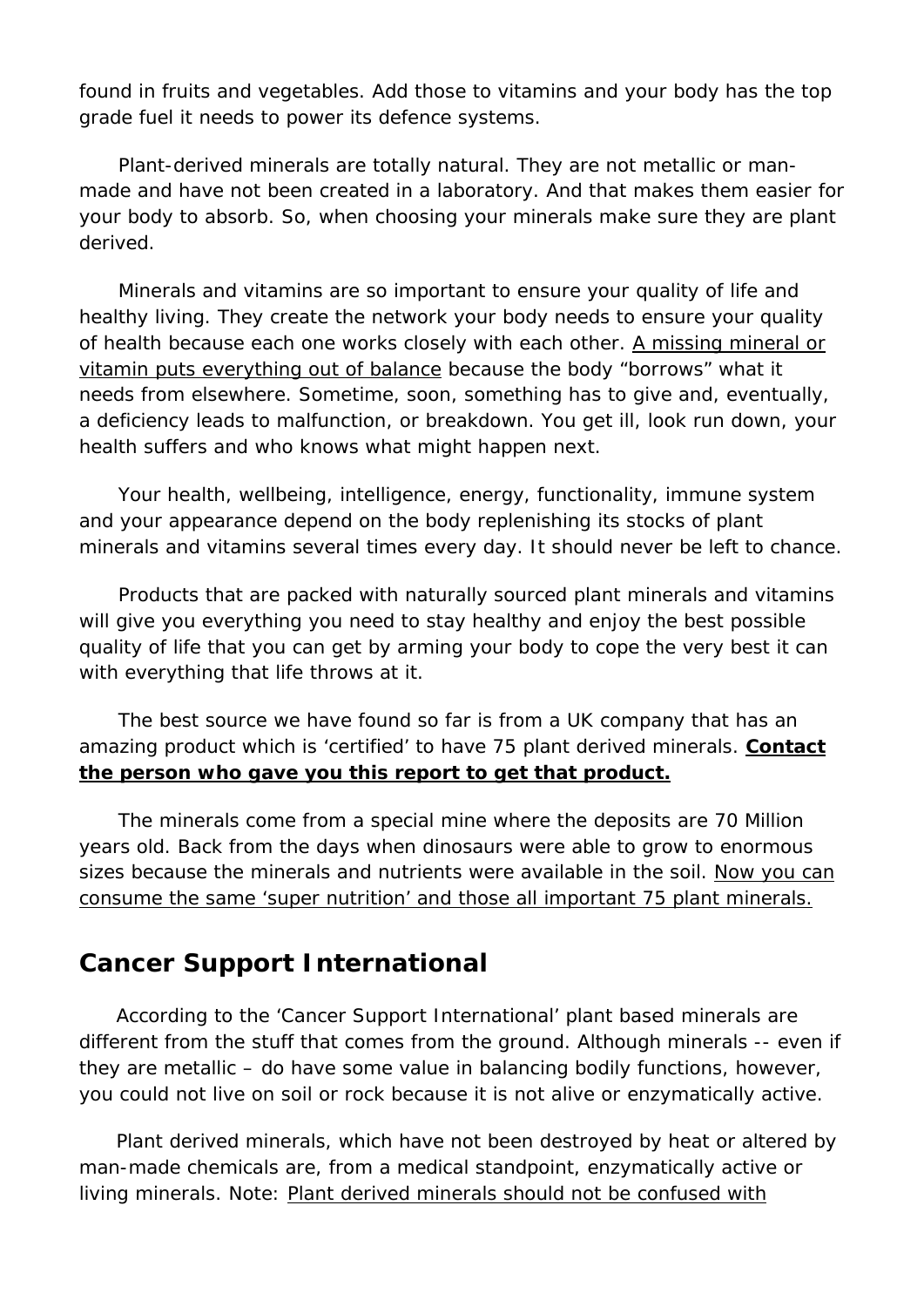colloidal metallic minerals, which come from clay, ancient sea-beds and ground up rocks and soil. Have you ever tried eating rocks?

## **Major Minerals Versus Colloidal Trace Minerals**

The United States government and the scientific community have grouped minerals into two categories. Those that are considered to be required in our diets in amounts greater than 100 milligrams per day are called major minerals. Those that are considered to be required in our diets in amounts of less than 100 milligrams per day are called trace minerals.

There are seven major minerals: calcium, magnesium, potassium, phosphorus, sulfur, sodium, and chlorine. Our bodies should contain significant amounts of each! Trace minerals, on the other hand, are present in the body in minute amounts. It is thought that each makes up less than one-hundredth of one percent of our body weight.

## **Metallic vs Plant Based Minerals**

The human body is not designed to absorb or assimilate and use metallic minerals. The health food industry recognised the metallic mineral absorption problem in the mid 1970's. Chelated minerals were developed in the laboratory. This process involved wrapping amino acids or protein around metallic minerals to help the body metabolize them. This did help the problem by providing slightly better absorption. We all know about toxic metals (toxic minerals) and most people have been led to believe the so-called toxic minerals are bad regardless of their source. This is a major misunderstanding even amongst doctors.

Let's take aluminium as an example. Aluminium, as found in the earth is a metallic mineral. It has always bothered us to learn that so many of our supposed leaders, intellectuals, doctors and nutritionists know so little about this element. It has been criticized beyond belief. Granted, metallic aluminium, like that which can be dissolved or leached from aluminium pans or utensils may be extremely toxic and harmful. In fact we truly believe that it is. But what about aluminium from food? The lack of knowledge in this area from so called professionals is quite frankly embarrassing.

In the first place, all aluminium which comes from food is colloidal (preassimilated by the plant) and it is naturally tied to oxygen or silica. This makes it aluminium hydroxide or aluminium silica. Both are known to be very beneficial and both are used extensively as food additives throughout the world. One good food example is bananas, they are loaded with 'good aluminium'.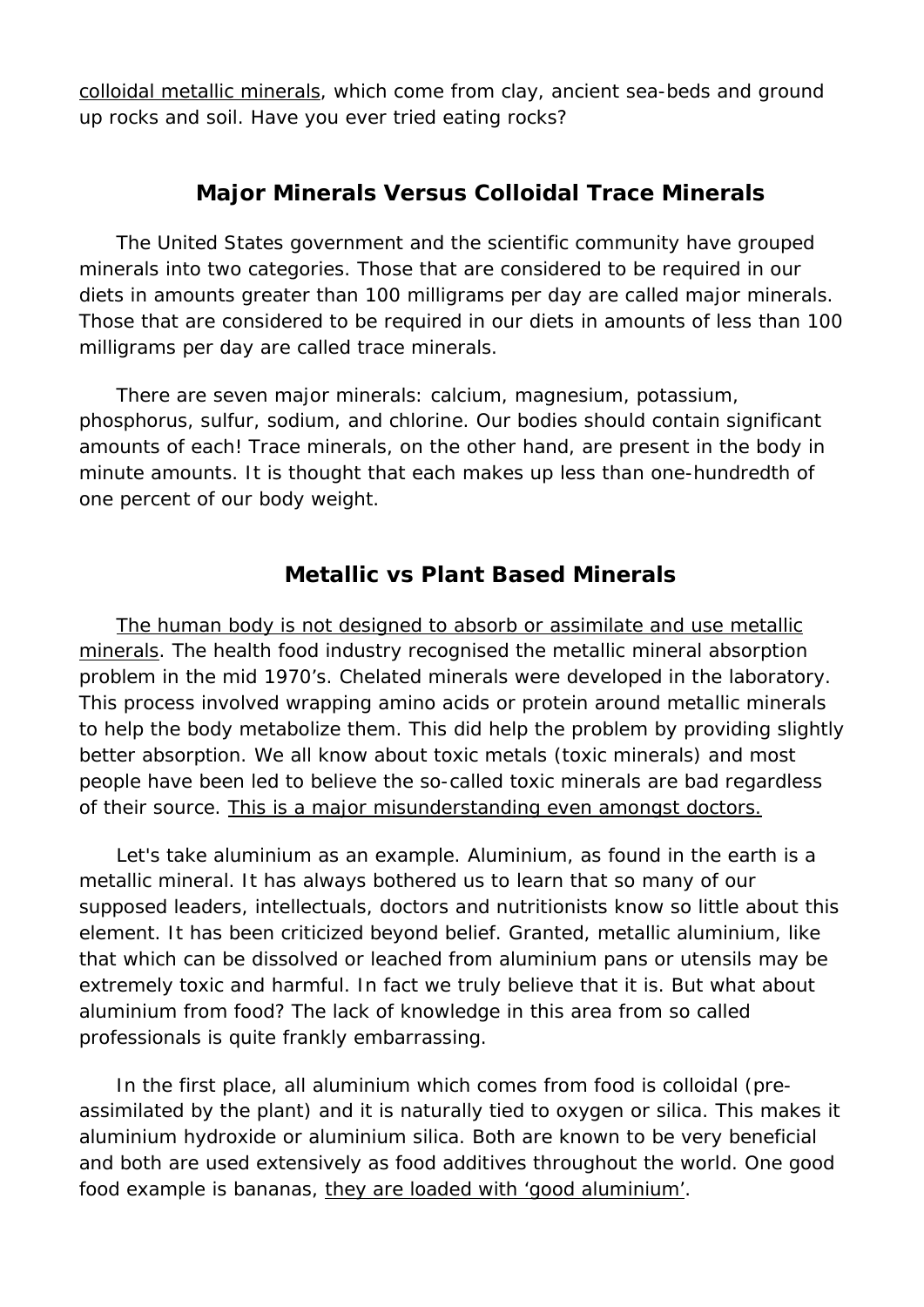#### **Minerals and Taste**

"We all know 8 minerals are sufficient to raise large, red, juicy tomatoes, but many times if you were blindfolded while eating, you would have trouble identifying the tomatoes due to a lack of taste. The lack of taste is due to a lack of minerals. Soil depletion is the only reason today's plants contain no more than 16 to 20 minerals, on average, compared to at least 80 to 100 minerals that were in the soil millions of years ago. As your body needs at least 60 plant derived minerals to remain healthy and stave off degenerative diseases you have a serious problem if they are not in your food.

#### **Mineral Requirements in Animals and Humans**

Millions of years ago the soil near the earth's surface, where our plants are grown, was saturated with dozens of minerals. At least 84 minerals were available nearly everywhere and some areas of the planet did contain 100 minerals. The plants of prehistoric times were rich in minerals because there was an abundant supply for them to feed upon from the soil. When a plant grows it draws available minerals from the soil. We now know the mineral content of plants has been severely altered throughout the last several million years and drastically altered during the last 100 years particularly because of commercial farming and food processing. **Even organic foods (which you should eat) are mineral deficient.** The good thing about genuine organic food is that it should be free of carcinogenic pesticides, but I'll say it again, organic food is still mineral deficient.

When man began to till the soil, wind and rain erosion began to take its toll along with continuous cropping which gradually caused the soils to lack minerals.

According to research in the animal husbandry field and The National Science Foundation, animals require at least 45 minerals, 12 essential amino acids, 16 vitamins, and 3 essential fatty acids. According to Gary Price Todd, M.D., the human body requires at least 60 minerals for optimal health and basically the same other essentials as animals. But, only 8 minerals are available in any kind of quantity in most of the food we eat today. We know plants can make vitamins, amino acids and varying amounts of fatty acids, if they are healthy from being grown in soils containing abundant minerals. If the soil lacks minerals, (and most soil does) the plant is stunted because a plant cannot make minerals.

In the United States and Europe we know the soils are particularly mineral deficient because of the extended use of fertilizers and "maximum yield" mass farming methods. So…